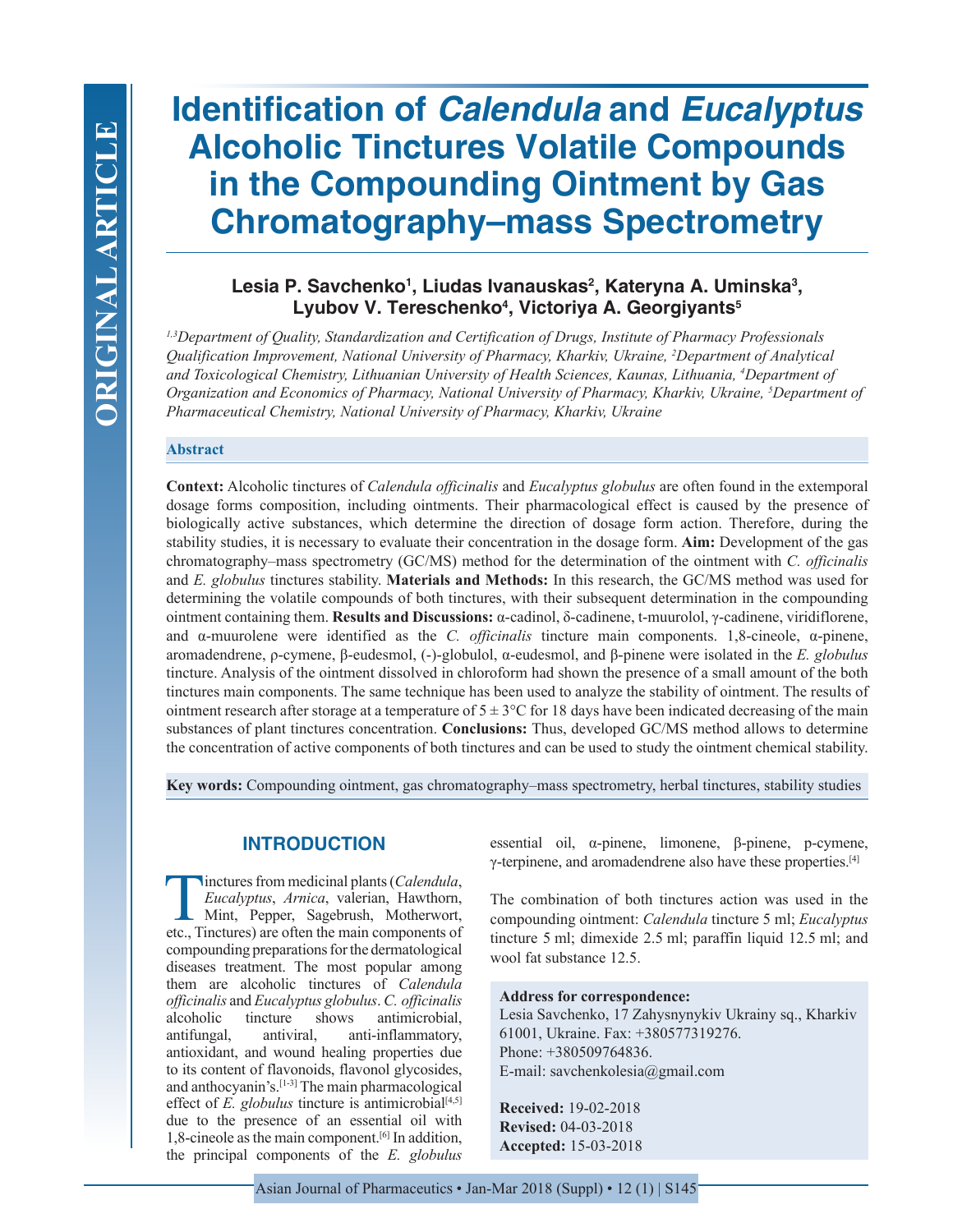Since the effect of ointments with plant tinctures is due to their component composition, it becomes necessary studying the stability of such ointments with the possibility to determine the period during which the ointment will provide the necessary pharmacological action. Great interest, in this case, represents gas chromatography–mass spectrometry (GC/MS) method. It allows identifying the volatile components of the tinctures and determining their concentration and composition changing over time by the peak area of the active components. At the same time, this analysis does not require a lot of time for sample preparation.

Several methods for analyzing the oils components of both tinctures by the GC/MS have been proposed today. The main area of their using is the assessment of the oils components composition changing, depending on different periods and growth conditions, as well as evaluating the efficiency of different extraction types using in the sample preparation process.

GC/MS method of *Calendula* oil analysis was proposed on a capillary GC/MS with split ratio 1:30,<sup>[7]</sup> GC/MS analysis was done with split mode of Uzbekistan *Calendula*'s essential oils.[8] GC/MS method was used after solid phase microextraction for assessing of the *Calendula*'s oil main components quantitative content changing depending on the application of different types of fertilizers.[9] GC/MS method was developed for studying *Calendula* oil components concentration change with increasing on the period of plant growth.[10] In addition, the GC/MS method was proposed to determine the components content of *Calendula* oil obtained by different methods.<sup>[11]</sup> GC/MS method was done for *C. officinalis* flowers methanolic extract analysis<sup>[12]</sup> with split injection (split ratio 1:50) and hydroalcoholic extract<sup>[13]</sup> by splitless mode.

The GC/MS method was used to determine the *Eucalyptus* essential oil components after hydrodistillation. The samples of oil were dissolved in hexane (split ratio  $1:20$ )<sup>[6]</sup> and by GC/MS with split ratio 1:4.[14] *Eucalyptus* oil analysis by GC/MS with the split mode 1:100<sup>[15,16]</sup> was also described in the literature.

GC/MS method with split injection mode for the ointment with *Eucalyptus* oil stability analysis was proposed. The stability of three ointments was studied within 6 months including the determination of percentage of *Eucalyptus* oil in them.<sup>[17]</sup>

## **MATERIALS AND METHODS**

#### **Materials**

For the ointment preparation and further researchers were used *C. officinalis* alcoholic tincture (series 30416, PJSC "Phytopharm," Ukraine), *E. globulus* alcoholic tincture (series 81115, PJSC "Phytopharm," Ukraine), dimethylsulfoxide (series PHS130916, Gaylord Chemical Company LLS, USA), paraffin liquid (series 0000022579, Sasol Wax GmbH, Germany), and wool fat substance (series 4039, Imperial-Oel-Import, Germany). The investigations were carried out on a gas chromatograph with a mass detector GC/MS-QP2010 Ultra Shimadzu with autosampler AOC 5000 Plus and column Rxi-5MS (30.0 m  $\times$  0.25 µm). The electronic balances Shimadzu UniBloc AUW 120D were used for weighing of the ointment samples.

#### **Chromatographic conditions**

The column oven temperature with gradient method: initial temperature was 50°C (held for 5 min) and final temperature was 200°C by increasing rate of 5°C/min (held for 8 min). Flow rate: 1.22 ml/min. Injection temperature: 270°C. Injection mode: splitless, sampling time 1.5 min (for the ointment analysis) and split 1:50 (for the tinctures analysis). Carrier gas: helium. Total analysis time: 43 min.

#### **Sample preparation**

About 0.500 g of ointment was dissolved in 50.0 ml volumetric flask in chloroform. The solution was filtered through a Q-MAX RR Syringe Filters filter (filter diameter 25 mm, membrane 0.22 µm PTFE hydrophobic) into the vials. *C. officinalis* and *E. globulus* tinctures were placed in vials in an amount corresponding to their content in the ointment samples (0.067 ml).

#### **RESULTS AND DISCUSSION**

After analyzing the literature information on the analysis of *C. officinalis* and *E. globulus* oils, we have developed the GC/MS method for analyzing the test ointment. We have used splitless injection mode, based on the small concentrations of the tinctures active ingredients in the ointment. *C. officinalis* and *E. globulus* tinctures, which are part of the ointment, were used as standards. To determine the both tinctures markers, they were first analyzed by the developed method but using split mode.

Due to the *C. officinalis* alcoholic tincture analysis [Figure 1 and Table 1], 16 biologically active substances were isolated. Six compounds are the main ones: α-cadinol, δ-cadinene, t-muurolol, γ-cadinene, viridiflorene, and α-muurolene.

The results obtained match up with the data of earlier studies on the components *Calendula* oil content. In different studies, α-cadinol, t-cadinol,<sup>[9,13,18]</sup> α-thujene,<sup>[9,11,13]</sup> α-muurolene, γ-muurolene,[9,18] γ-cadinene, δ-cadinene, α-cadinene,[8,11] viridiflorol, β-cubebene,[8,18] epi-α-muurolol,  $β$ -caryophyllene,<sup>[11]</sup> and α-humulene<sup>[18]</sup> were isolated in it.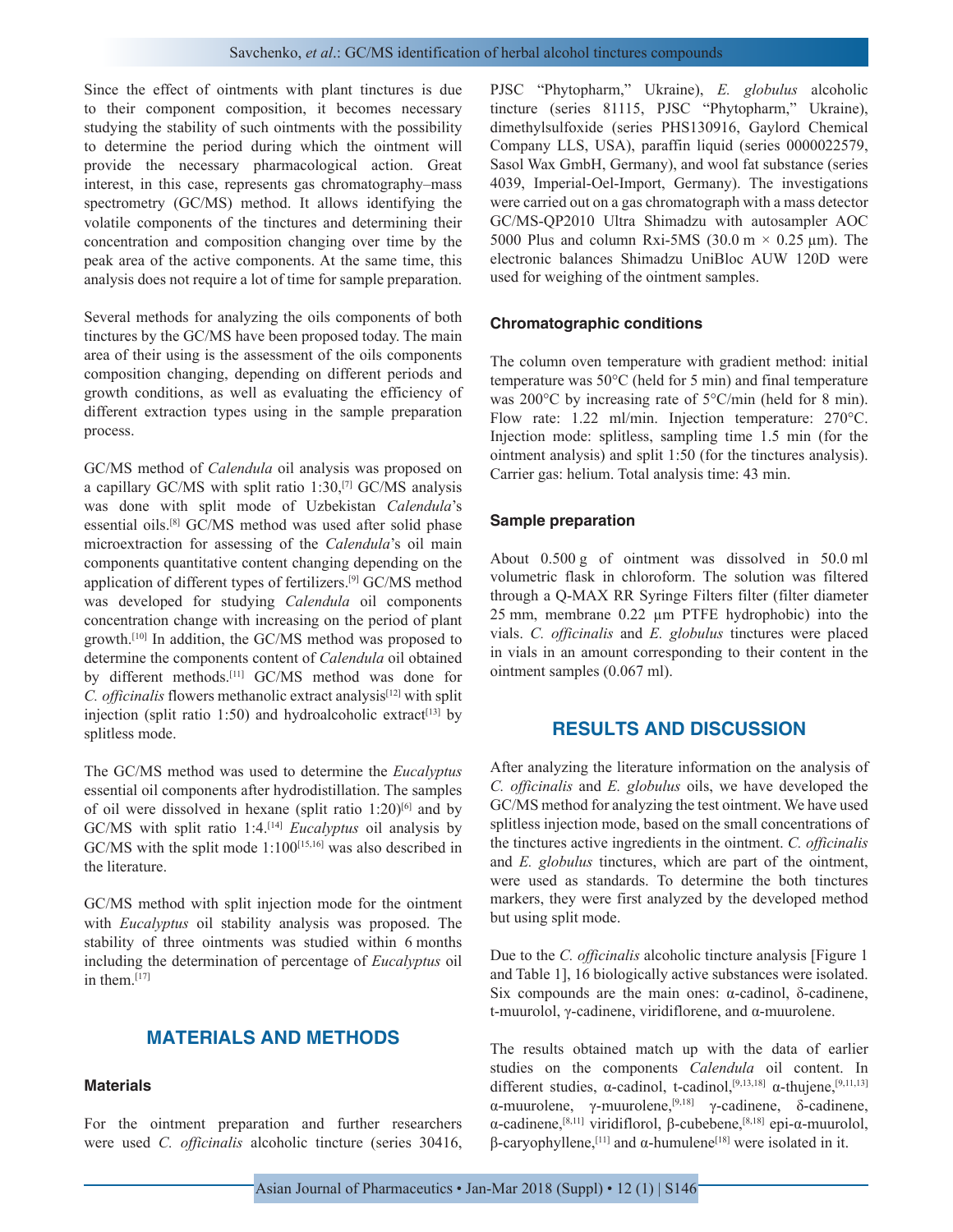Savchenko, *et al*.: GC/MS identification of herbal alcohol tinctures compounds

| Table 1: Components of volatile fraction of |
|---------------------------------------------|
| C. <i>officinalis</i> alcoholic tincture    |

| <b>Compound name</b>    | $t_{\rm B}$ (min) | Area $(\%)$ |
|-------------------------|-------------------|-------------|
| $\alpha$ -thujene       | 8.463             | 2.76        |
| $\alpha$ -pinene        | 8.688             | 1.25        |
| $\alpha$ -humulene      | 24.723            | 1.67        |
| 9-epi-(E)-caryophyllene | 24.917            | 2.33        |
| $\alpha$ -muurolene     | 25.282            | 1.83        |
| $\alpha$ -guaiene       | 25.615            | 1.57        |
| viridiflorene           | 25.767            | 7.53        |
| $\alpha$ -muurolene     | 25,870            | 5.09        |
| $\gamma$ -cadinene      | 26.221            | 9.81        |
| $\delta$ -cadinene      | 26.430            | 21.49       |
| cubenene                | 26.658            | 2.00        |
| $\alpha$ -cadinene      | 26.785            | 3.00        |
| viridiflorol            | 28.116            | 1.74        |
| t-muurolol              | 29.235            | 11.32       |
| $\alpha$ -muurolol      | 29.328            | 1.58        |
| $\alpha$ -cadinol       | 29.528            | 25.03       |

*C. officinalis: Calendula officinalis*

The results of the *E. globulus* alcoholic tincture analysis [Figure 2 and Table 2] have shown the presence of 19 biologically active substances.

The main Eucalyptus oil component was 1,8-cineole (30.85%). In addition, seven substances were identified in it as markers: α-pinene, aromadendrene, ρ-cymene, β-eudesmol, (-)- globulol, α-eudesmol, and β-pinene.

The results obtained coincide with the data of other studies on the component content of *E. globulus* oil. Other authors in the analysis of *E. globulus* oil or tincture identified  $\alpha$ -pinene,<sup>[6,14,16,17,19]</sup> β-pinene, 1,8-cineole,<sup>[6,14-17,19]</sup> limonene,<sup>[6,16]</sup> cymene,<sup>[6,15-17]</sup> globulol,  $\alpha$ -terpineol,<sup>[15-17,19]</sup> α-phellandrene, γ-terpinene, α-terpineol,<sup>[6,15]</sup> α-terpinyl acetate,  $\alpha$ -gurjunene, viridiflorol, and (-)-globulol.<sup>[15]</sup>

After this, to analyze the content of plant components, an analysis of the ointment dissolved in chloroform has been performed [Figure 3].

Among the plant components, nine marker compounds were identified [Table 3].



**Figure 1:** Chromatogram of the *Calendula officinalis* alcoholic tincture analysis by gas chromatography–mass spectrometry



**Figure 2:** Chromatogram of *Eucalyptus globulus* alcoholic tincture analysis by gas chromatography–mass spectrometry

Asian Journal of Pharmaceutics • Jan-Mar 2018 (Suppl) • 12 (1) | S147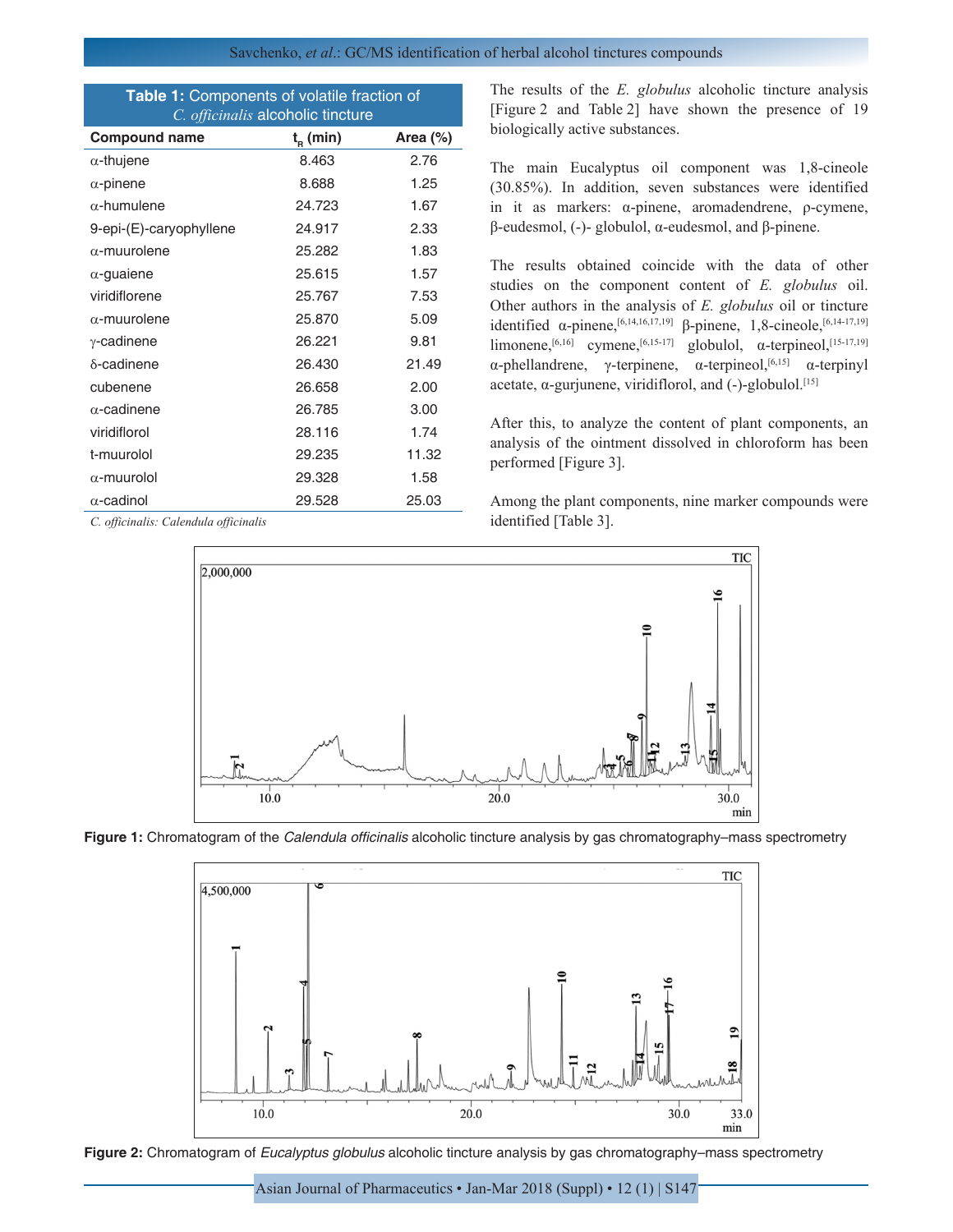

**Figure 3:** Chromatogram of the ointment chloroform solution analysis by gas chromatography–mass spectrometry



**Figure 4:** Chemical structure of compounds identified by gas chromatography–mass spectrometry in the compounding ointment with tinctures. (1) 1,8-cineole, (2) aromadendrene, (3) 9-epi-(E)-caryophyllene, (4) (-)-globulol, (5) viridiflorol, (6) β-eudesmol, (7) α-eudesmol, (8) α-cadinol, (9) cryptomeridiol

1,8-cineole, aromadendrene, (-)-globulol, β-eudesmol, α-eudesmol, and cryptomeridiol are the components of the *E. globulus* essential oil; α-cadinol is the main component of *C. officinalis* essential oil; 9-epi-(E)-caryophyllene and viridiflorol are contained in both plants essential oils. Figure 4 shows the formulas of marker substances that were determined in ointment samples using this method.

 Since today, the problem of extemporal dosage forms stability is acute in Ukraine and foreign countries; it was interesting to check the possibility of the method using to assess the ointment stability by changing the areas of plant components peaks values. This method does not require a long sample preparation, which ensures the analysis rapidity. The studied ointment has been stored after opening the package at a temperature of  $5 \pm 3$ °C for 18 days. After this,

| $t_{R}$ (min)<br><b>Compound name</b><br>Area $(\%)$<br>8.687<br>10.26<br>$\alpha$ -pinene<br>10.231<br>4.37<br>$\beta$ -pinene<br>11.247<br>1.33<br>$\alpha$ -phellandrene<br>11.946<br>7.39<br>$\rho$ -cymene<br>12.090<br>3.01<br>D-limonene<br>12.165<br>30.85<br>1,8-cineole<br>13.134<br>2.19<br>$y$ -terpinene<br>17.394<br>3.65<br>$L$ - $\alpha$ -terpineol<br>1.05<br>21.927<br>$\alpha$ -terpinyl acetate<br>24.353<br>7.47<br>aromadendrene<br>24.912<br>9-epi-(E)-caryophyllene<br>1.30<br>25.772<br>0.82<br>y-gurjunene<br>5.93<br>(-)-globulol<br>27.928<br>viridiflorol<br>28.118<br>1.25<br>29.019<br>3.12<br>y-eudesmol | Table 2: Components of volatile fraction of<br>E. globulus alcoholic tincture |  |  |  |  |
|-------------------------------------------------------------------------------------------------------------------------------------------------------------------------------------------------------------------------------------------------------------------------------------------------------------------------------------------------------------------------------------------------------------------------------------------------------------------------------------------------------------------------------------------------------------------------------------------------------------------------------------------|-------------------------------------------------------------------------------|--|--|--|--|
|                                                                                                                                                                                                                                                                                                                                                                                                                                                                                                                                                                                                                                           |                                                                               |  |  |  |  |
|                                                                                                                                                                                                                                                                                                                                                                                                                                                                                                                                                                                                                                           |                                                                               |  |  |  |  |
|                                                                                                                                                                                                                                                                                                                                                                                                                                                                                                                                                                                                                                           |                                                                               |  |  |  |  |
|                                                                                                                                                                                                                                                                                                                                                                                                                                                                                                                                                                                                                                           |                                                                               |  |  |  |  |
|                                                                                                                                                                                                                                                                                                                                                                                                                                                                                                                                                                                                                                           |                                                                               |  |  |  |  |
|                                                                                                                                                                                                                                                                                                                                                                                                                                                                                                                                                                                                                                           |                                                                               |  |  |  |  |
|                                                                                                                                                                                                                                                                                                                                                                                                                                                                                                                                                                                                                                           |                                                                               |  |  |  |  |
|                                                                                                                                                                                                                                                                                                                                                                                                                                                                                                                                                                                                                                           |                                                                               |  |  |  |  |
|                                                                                                                                                                                                                                                                                                                                                                                                                                                                                                                                                                                                                                           |                                                                               |  |  |  |  |
|                                                                                                                                                                                                                                                                                                                                                                                                                                                                                                                                                                                                                                           |                                                                               |  |  |  |  |
|                                                                                                                                                                                                                                                                                                                                                                                                                                                                                                                                                                                                                                           |                                                                               |  |  |  |  |
|                                                                                                                                                                                                                                                                                                                                                                                                                                                                                                                                                                                                                                           |                                                                               |  |  |  |  |
|                                                                                                                                                                                                                                                                                                                                                                                                                                                                                                                                                                                                                                           |                                                                               |  |  |  |  |
|                                                                                                                                                                                                                                                                                                                                                                                                                                                                                                                                                                                                                                           |                                                                               |  |  |  |  |
|                                                                                                                                                                                                                                                                                                                                                                                                                                                                                                                                                                                                                                           |                                                                               |  |  |  |  |
|                                                                                                                                                                                                                                                                                                                                                                                                                                                                                                                                                                                                                                           |                                                                               |  |  |  |  |
| $\beta$ -eudesmol<br>29.457<br>6.94                                                                                                                                                                                                                                                                                                                                                                                                                                                                                                                                                                                                       |                                                                               |  |  |  |  |
| $\alpha$ -eudesmol<br>29.521<br>4.86                                                                                                                                                                                                                                                                                                                                                                                                                                                                                                                                                                                                      |                                                                               |  |  |  |  |
| $\alpha$ -phellandrene dimer<br>32.561<br>0.84                                                                                                                                                                                                                                                                                                                                                                                                                                                                                                                                                                                            |                                                                               |  |  |  |  |
| 32.981<br>3.36<br>cryptomeridiol                                                                                                                                                                                                                                                                                                                                                                                                                                                                                                                                                                                                          |                                                                               |  |  |  |  |

*E. globulus: Eucalyptus globulus*

the ointment repeated analysis was performed using the developed GC/MS method [Figure 5]. In the figure below, ointment 1 is the freshly prepared ointment, and ointment 2 is the ointment after 18 days of storage.

The obtained results indicate the concentration decreasing of the main active ingredients of both tinctures essential oils in the second ointment. Some components (9-epi-(E)-caryophyllene, viridiflorol, β-eudesmol, and α-eudesmol) were not identified in it. The conducted researchers confirmed the possibility of using this method for stability analysis of ointment.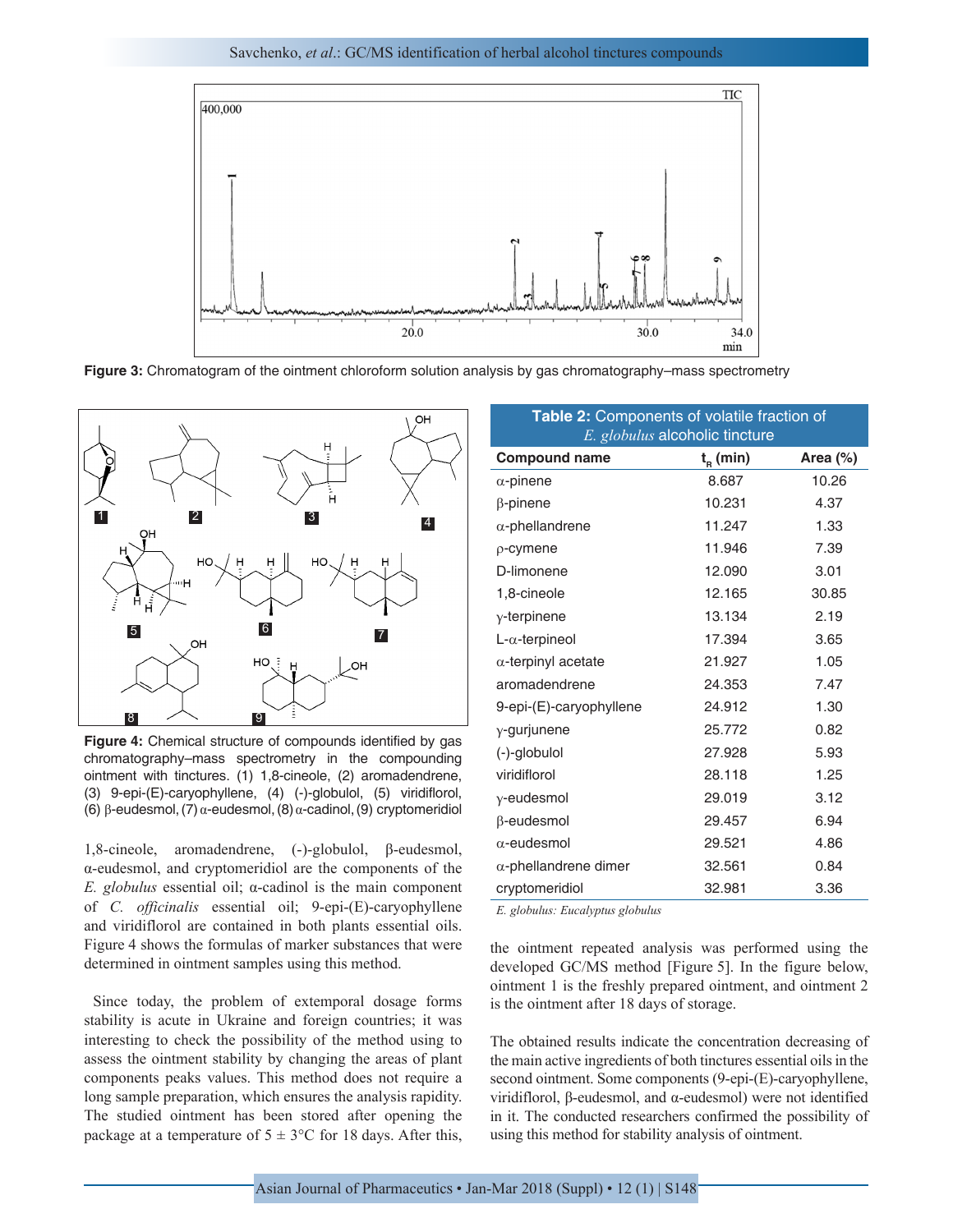| Table 3: Components of volatile fraction of the<br>ointment chloroform solution |                   |          |  |  |
|---------------------------------------------------------------------------------|-------------------|----------|--|--|
| <b>Compound name</b>                                                            | $t_{\rm R}$ (min) | Area (%) |  |  |
| 1,8-cineole                                                                     | 12.321            | 35.76    |  |  |
| aromadendrene                                                                   | 24.360            | 10.46    |  |  |
| 9-epi-(E)-caryophyllene                                                         | 24.915            | 1.76     |  |  |
| (-)-globulol                                                                    | 27.926            | 11.03    |  |  |
| viridiflorol                                                                    | 28.120            | 5.20     |  |  |
| <b>B-eudesmol</b>                                                               | 29.452            | 8.40     |  |  |
| $\alpha$ -eudesmol                                                              | 29.518            | 6.07     |  |  |
| $\alpha$ -cadinol                                                               | 29.539            | 14.63    |  |  |
| cryptomeridiol                                                                  | 32.969            | 6.68     |  |  |



**Figure 5:** (1) 1,8-cineole, (2) aromadendrene, (3) 9-epi-(E)caryophyllene, (4) (-)-globulol, (5) viridiflorol, (6) β-eudesmol, (7) α-eudesmol, (8) α-cadinol, (9) cryptomeridiol

# **CONCLUSIONS**

During the analysis of volatile components of *Calendula* and *Eucalyptus* alcoholic tinctures, and ointment containing them, by GC/MS method the substances - markers of tinctures were determined. They can be used to analyze the stability of the ointment. Developed method was used for the stability analysis of the ointment, which has been stored for 18 days at a temperature of  $5 \pm 3$ °C. The obtained results indicate decreasing of main ointment components concentration and prove the possibility of using the developed method for studying the ointment stability.

### **REFERENCES**

- 1. Al-Snafi AE. The chemical constituents and pharmacological effects of *Calendula officinalis*-a review. Ind J Pharm Sci Res 2015;5:172-85.
- 2. Elzorba H, Banna EL, Derbala D. Some toxicological and pharmacological activities of *Calendula officinalis*  Linn*.* flower 70 % ethanolic extract. Anim Vet Sci 2016;4:26-31.
- 3. Farahpour MR. Antioxidant activity, antinociceptive and anti-inflammatory effects of *Pot marigold* hydroalcoholic extract on experimental animals. Int J Pharm Tech Res 2014;6:1640-6.
- 4. Nezhad FM, Zeighami H, Mota A, Sattari M, Yadegar A. Antibacterial activity of *Eucalyptus* extracts on meticillin resistance *Staphylococcus aureus*. Res J Biol Sci 2009;4:905-8.
- 5. Rekha S, Chandrashekhara S, Murugan V. Comparitive study and antimicrobial activities of alcoholic and aqueous extracts of *Eucalyptus globulus*. World J Pharm Pharm Sci 2016;5:1678-84.
- 6. Damjanovic-Vratnica B, Dakov T, Sukovic D, Damjanivic J. Antimicrobial effect of essential oil isolated from *Eucalyptus globulus Labill.* from Montenegro. Czech J Food Sci 2011;29:277-84.
- 7. Mishra AK, Mishra A, Chattopadhyay P. Assessment of *in vitro* sun protection factor of *Calendula Officinalis* L. *(Asteraceae)* essential oil-formulation. J Young Pharm 2012;4:17-21.
- 8. Abdullabekova V, Juraeva A, Azizov O, Yunusxodjaeva N. Essential oil of *Calendula officinalis*. Eur Med Health Pharm J 2014;7:34-7.
- 9. Lelesz JÉ, Csajbók J. Relationship investigation between the *Marigold* (*Calendula officinalis L.*) essential oil agents andquantitative presences change under different fertilization settings. Nat Resour Sustain Dev 2016;2016;93-9.
- 10. Okoh OO, Sadimenko AA, Afolayan AJ. The effects of age on the yield and composition of the essential oils of *Calendula officinalis*. J Appl Sci 2007;7:3806-10.
- 11. Salome-Abarca LF, Soto-Hernandez RM, Cruz-Huerta N, Gonzalez-Hernandez VA. Chemical composition of scented extracts obtained from *Calendula officinalis* by three extraction methods. Bot Sci 2015;93:633-8.
- 12. Raghad DH. GC-MS analysis of *Calendula officinalis* and cytotoxic effects of its flower crude extract on human epidermoid larynx carcinoma (HEP-2). World J Pharm Pharm Sci 2014;3:237-75.
- 13. Caamal-Herrera IO, Muñoz-Rodríguez D, Madera-Santana T, Azamar-Barrios JA. Identification of volatile compounds in hydro-alcoholic extracts of *Calendula officinalis* L*.* flowers and mimosae tenuiflorae bark using GC/MS. Int J Appl Res Nat Prod 2016;9:20-30.
- 14. Jimnez-Carmona MM, Luque de Castro MD. Isolation of *Eucalyptus* essential oil for GC-MS analysis by extraction with subcritical water. Chromatographia 1999;50:578-82.
- 15. Bachheti RK. Chemical composition and antibacterial activity of the essential oil from the leaves of *Eucalyptus globulus* collected from Haramaya University, Ethiopia. Der Pharm Chem 2015;7:209-14.
- 16. Maciel MV, Morais SM, Bevilaqua CM, Silva RA, Barros RS, Sousa RN *et al.* Chemical composition of *Eucalyptus spp*. essential oils and their insecticidal effects on Lutzomyia longipalpis. Vet Parasitol 2010;167:1-7.
- 17. Dawar N, Arora M, Naved T, Tyagi VK. Stabilities studies of formulations containing *Eucalyptus* oil. Indo Glob J Pharm Sci 2013;3:174-80.
- 18. Gazim ZC, Rezende CM, Fraga SR, Filho BP, Nakamura CV, Cortez DA. Analysis of the essential